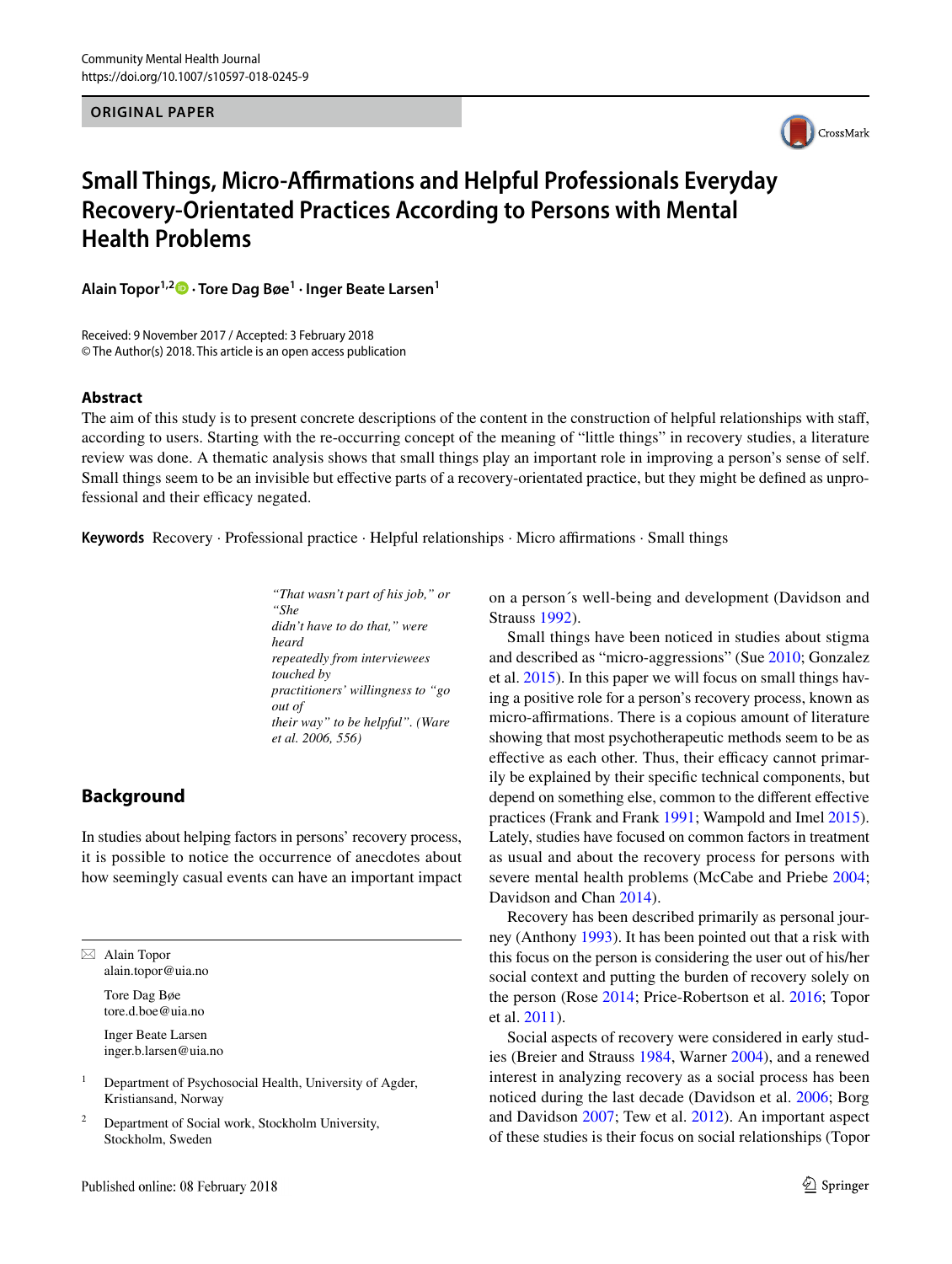[2001;](#page-8-6) Borg and Davidson [2007\)](#page-7-9) and helpful relationships with professionals in different settings (Denhov and Topor [2012;](#page-7-10) Borg and Kristiansen [2004](#page-7-11); Topor and Denhov [2015](#page-8-7)). These studies are mostly based on users' experience-based knowledge and they emphasize the importance of being heard, seen and respected. Other notions commonly mentioned are empathy, interest and engagement (Borg and Kristiansen [2004](#page-7-11); Topor [2001\)](#page-8-6).

A recurring phenomenon in these studies is the special role of "small things". These "small things" are not part of a treatment procedure; they are not meant to have an impact on the person's problems nor to contribute to his/her recovery process. This paradoxical description constitutes the point of departure for the present study. Small things can be found in recovery studies in two contexts. The first is in everyday life, as in Davidson et al. [\(2006](#page-7-8), p 157): "This sense of mastery can come from seemingly trivial experiences of being able to turn on and off one's radio". The second is part of the interaction between the person and one professional. Despite the importance they are given in recovery processes, we lack an overview about what these small things are and how they work.

In this paper we will focus on the interaction between persons experiencing severe mental health problems and staff members employed to care for and support them. We aim to study how these small things are described and how those with a personal experience describe their impact and contribution to their recovery journey. Finally, we will look at how small things influence our understanding of professionality in the mental health field.

### **Method**

To get an overview of the occurrence of small things, we started with a search in Google scholar and Psychinfo, combining words such as 'small things' and 'mental health' and/ or 'recovery' and/or 'helpful relation\*'. These searches were not conclusive as they mostly resulted in references to "small things" persons with mental health problems could do to help themselves.

Instead, we gathered articles we knew about that had been published in peer-reviewed journals. We asked colleagues for their help to find work about "small things". We also read the reference lists in the actual literature.

The analysis presented is based on 26 articles, three contributions in books, and two PhD theses, and has no pretention to be exhaustive.

Studies about helping relationships might mention phenomena that were described as little things in the literature we reviewed, but without denominating them as small things. We will refer to some of those studies only to show the diffusion of the term 'small things'. An example is Green et al. ([2008](#page-7-12)) where the authors list "call returning during off-hours, spending extra time when it was needed" (p. 9), "Listening, understanding, believing and knowing the patient" and "Friendship and mutuality" (p. 10), but do not categorize their findings as small things.

We used thematic analysis according to the work of Braun and Clarke ([2006\)](#page-7-13) because we found this method could be adapted to our aim of identifying, analyzing and reporting themes related to small things. Thematic analysis could be used to analyze various aspects of the phenomenon described as helpful by the persons themselves.

The first step in the analytical process was to become familiar with the data, so we read the collected texts several times. Then we generated initial codes and noted the parts mentioning "tiny" phenomena connected to professionals and being of help to the person. The third step was to develop the themes from the collected codes. After that we reviewed the themes and named them, looking for illustrative excerpts. The analysis resulted in six themes about small things, which we named: (a) appellations, (b) constitution, (c) forms, (d) functions, (e) consequences for the person (f) consequences for the professional and professionality and (g) consequences for practice.

### **Findings**

The presentation of our findings is divided according to the themes.

### **Appellations**

The concept of small things occurs in different articles and contributions to books (Davidson and Johnson [2013](#page-7-14); Ness [2016](#page-7-15); Schranck et al. [2011](#page-8-8); Topor [2001;](#page-8-6) [2004](#page-8-9), [2014;](#page-8-10) Ware et al. [2004\)](#page-8-11), but is not the only appellation related to the phenomena we are looking at.

Rowe ([2008\)](#page-8-12), starting from research about micro-aggressions (Deegan [2004](#page-7-16); Gonzales et al. [2005\)](#page-7-1), coined the concept of "micro-affirmations", which she defined as:

"Apparently small acts, which are often ephemeral, hardto-see, events that are public and private, often unconscious but very effective, which occur wherever people wish to help other to succeed" (46).

Coining the concept "micro-affirmations" points to the ethical aspect that seems to be present in most appellations: what is said or done involve the experience of being valued by another in some way (Ness [2016](#page-7-15); Bøe et al. [2015\)](#page-7-17).

The size aspect of the phenomena seems present in most appellations, such as in "small gestures" (Klevan et al. [2017](#page-7-18); Andersson [2016\)](#page-7-19), "apparently small acts" (Borg and Kristiansen [2004\)](#page-7-11), "… simple or small things" (Schrank et al. [2011\)](#page-8-8), "little issues" (Rowe [2008\)](#page-8-12), "little extras" (Topor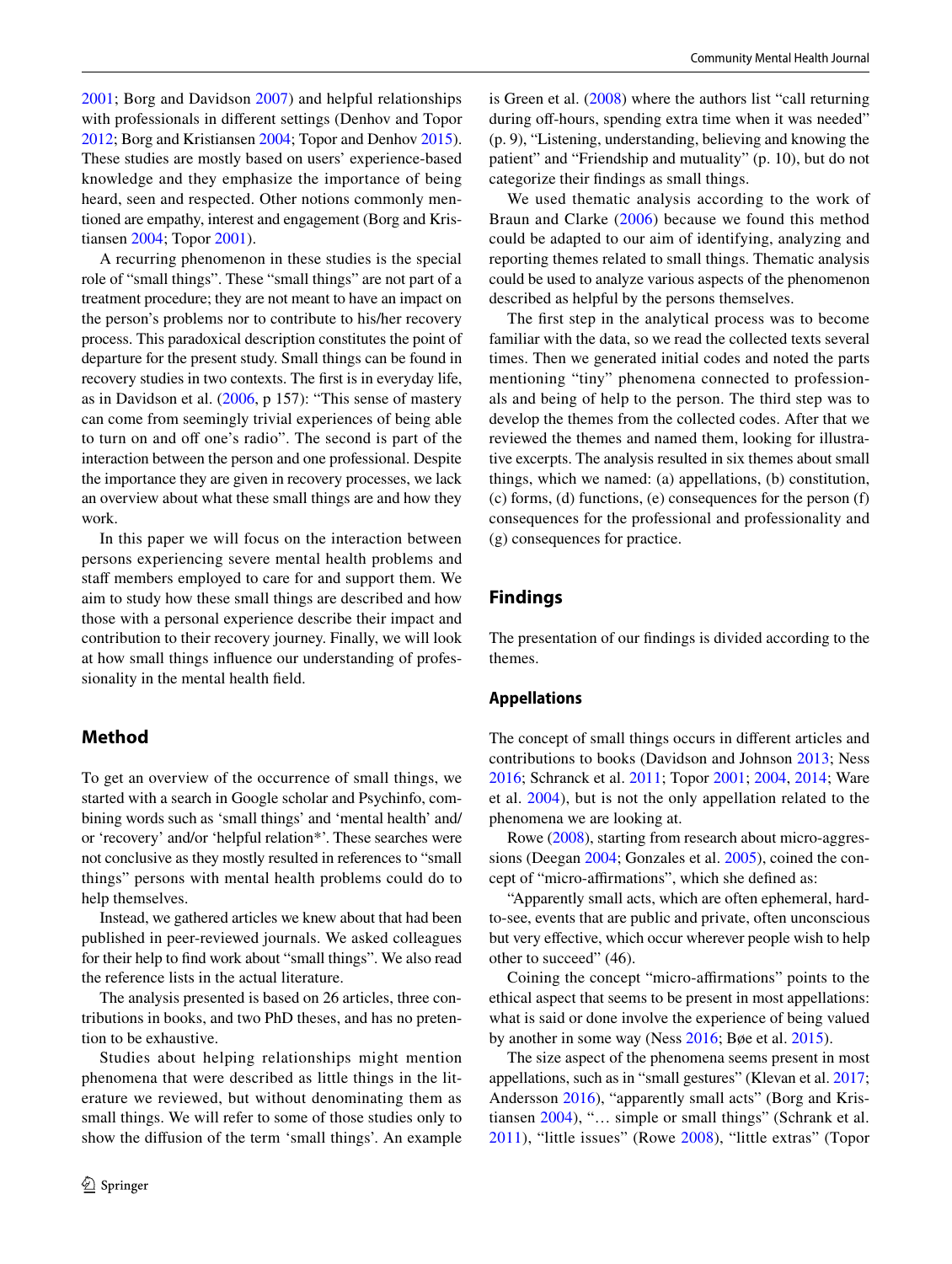[2014\)](#page-8-10) "subtle cues" and "micro-gestures" (Costin [2016\)](#page-7-20) "something as apparently trivial" (Davidson and Strauss [1992](#page-7-0)). The negligible aspect of the phenomena can also be noticed in "simple gestures" (Nodeland et al. [2016\)](#page-7-21). The tininess of the things is often simultaneously problematized with words like "apparently" (Davidson and Johnson [2013](#page-7-14)). Their outsider position in relation to what really counts is stressed by the use of words like "extra-ness" (Ware et al. [2004](#page-8-11)).

Something else that is present in most appellations of small things is the relational aspect, most easily seen in the Scandinavian languages as the presence of a "good chemical reaction" (Ness [2016,](#page-7-15) p. 59), "good chemistry" (Borg and Kristiansen [2004](#page-7-11), p. 500) and "personal chemistry" (Denhov and Topor [2012](#page-7-10)) between two persons.

Thus the common features of these phenomena are that they are tiny and that despite their tininess they might play an important role in improving a person's state and situation. "These gestures, no matter how insignificant they might seem, carry infinite weight in a person's sense of wellness and recovery" (Costin [2016,](#page-7-20) p. 122). This is also stressed in some of the articles' titles as "small things of great importance" (Topor [1999;](#page-8-13) Nodeland et al. [2016\)](#page-7-21).

### **Constitution**

What make something a "small thing"?

### **Context**

A common feature seems to be that small things are characterized by their everydayness (Skatvedt [2017;](#page-8-14) Ljungberg et al. [2015](#page-7-22); Nodeland et al. [2016](#page-7-21); Davidson and Johnson [2013\)](#page-7-14). What makes them important is that they occur in situation contrasting everyday life relations and situations. Thus, what makes a thing "small" seems to be the context in which it appears. Small things are small in relation to other things, i.e. big things.

In contexts where people with different diagnoses are treated, "big things" are the treatment and the maintenance of professional distance. Adequate interventions and the person's adherence to the treatment are keys to improvement. Small things are situations without "formally declared therapeutic value" (Skatvedt [2017](#page-8-14), p. 5).

#### **In Contrast to the Professional Role**

The role of the professional is often characterized by an expectation of neutrality, a certain distance and a specific knowledge (Parsons [1951/2012\)](#page-7-23). The encounter between the person and the professional is seldom thought of as a meeting on an equal footing (Ness [2016](#page-7-15); Skatvedt [2017\)](#page-8-14). The professionals have a certain formal power and are employed to offer specific interventions.

This special context is the basis for defining certain things as small and as "often taken for granted", "apparently superficial", compared to the depth of mental suffering and the scientific knowledge about these "illnesses" amassed in psychological theories. In this context small things "appear trivial" (Skatvedt [2017,](#page-8-14) p. 1).

Their importance is in their contrasting role as they "provide counter-evidence to the kind of dehumanizing treatment" many people are submitted to (Davidson and Johnson [2013](#page-7-14), p. 259).

In other contexts than the one constituted of an unequal relationship between a professional and a person defined as in need of the professional's help, small things are expected as part of the interactions between different persons.

#### **Forms**

What are the different shapes that small things take? As we have already found, small things are usually things happening unnoticed in ordinary life. Thus, we might be unconscious of their very existence and of their importance to us, until they disappear from our life (Goffman [1961](#page-7-24)).

Small things take many shapes. Ness [\(2016\)](#page-7-15) highlights that "words are not always enough (…) and that sometimes people need practical help" (59). They are also described as gestures and acts.

#### **Words**

Firstly, they are described as words uttered by the professional to the person.

Words are a common way to convey small things, but these words are seldom parts of complex reasoning and they might even lack a "formally therapeutic value" (Skatvedt [2017](#page-8-14), p. 5). Small things' words have more of a "small talk" character, "without going into details about the disease and the long-lasting diagnosis…" (Gudde et al. [2013,](#page-7-25) p. 18; Larsen and Terkelsen [2014\)](#page-7-26). They might also take the form of the professional sharing experiences from his/her own life; in psychotherapeutic settings this is called "self-disclo-sure" (Borg and Kristiansen [2004;](#page-7-11) Costin [2016\)](#page-7-20).

A small thing might consist of just one word such as a welcoming word. In other situations, it might take the form of "co-silence", being silent together (Skatvedt [2017,](#page-8-14) p. 12).

The tone of voice is described to be just as important as the formal message the words carry (Klevan et al. [2017](#page-7-18); Ness [2016;](#page-7-15) Costin [2016](#page-7-20); Ware et al. [2004](#page-8-11); Andersson [2016](#page-7-19); Topor and Ljungberg [2016\)](#page-8-15).

Finally, an aspect of words is the experience that one's words are listened too. The specific experience of "being heard" is reported as special in many studies (Topor [2001](#page-8-6):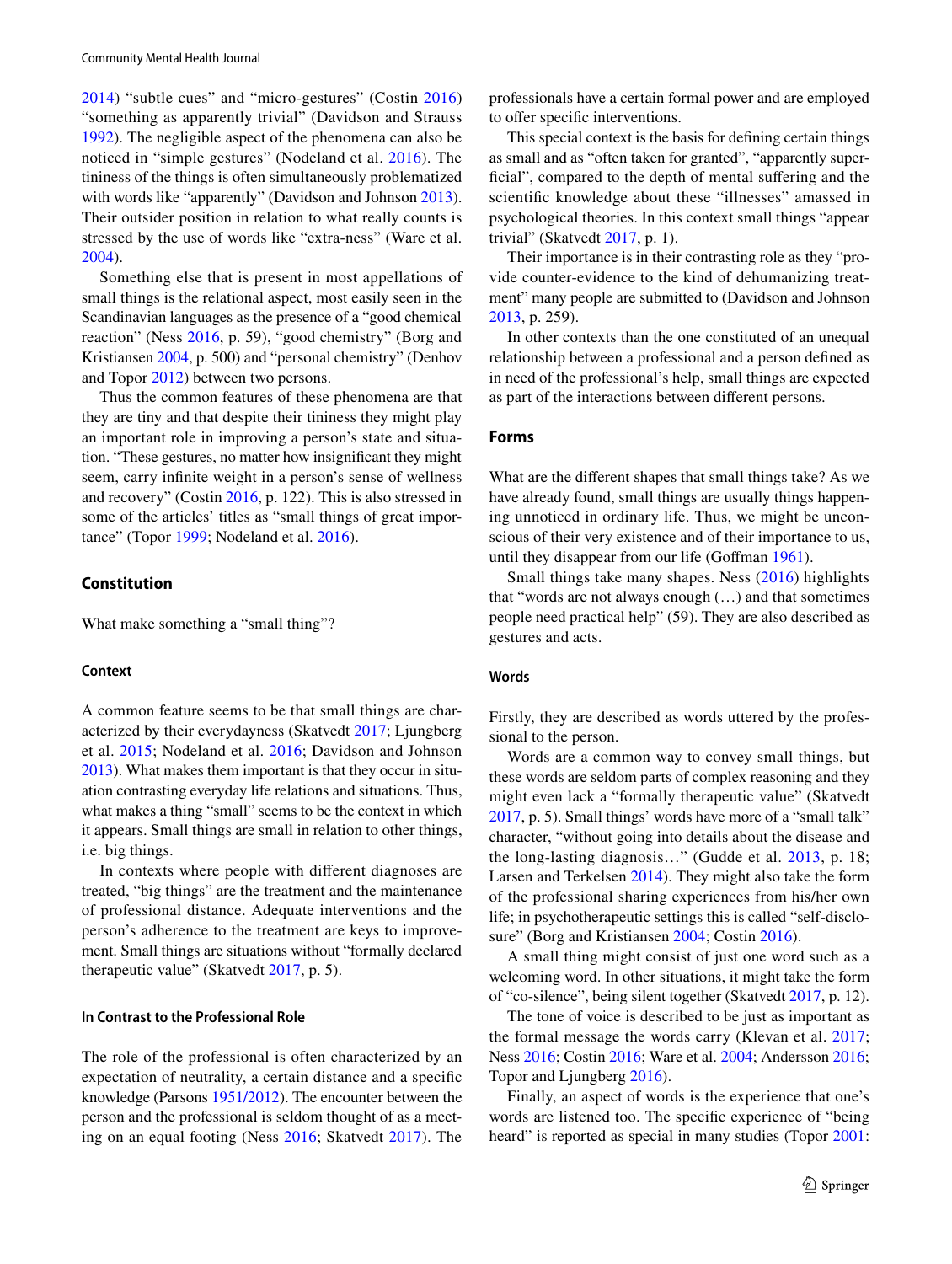Ljungberg et al. [2016](#page-7-27)) as well as "being listened to" (Topor [2001;](#page-8-6) Borg and Kristiansen [2004\)](#page-7-11). In the use of "Being heard" there seems to be a blurred line between a literal meaning—that the professional actually listens to and hears what is said—and a metaphorical meaning—the experience of being understood and responded to in a way that feels confirmatory (Bøe et al. [2015](#page-7-17)). "Being heard" might be the very basis for a mutual relationship, often mentioned as absent in users' encounters with professionals (Ness [2016](#page-7-15); Ljungberg et al. [2016\)](#page-7-27).

### **Gestures**

Small things described in different studies are so tiny that they can occur in public settings without been noticed, except by the persons directly engaged in the exchange. They can be described as "gestures" (Skatvedt [2017](#page-8-14); Klevan et al. [2017\)](#page-7-18), "bodily expressions" (Bøe et al. [2015](#page-7-17)) and "body language" (Costin [2016](#page-7-20)). These gestures can be produced at a spatial distance. A related concept, but one with a different spatial implication, is "bodily proximity" (Skatvedt [2017\)](#page-8-14) and "presence" (Larsen and Terkelsen [2014](#page-7-26)).

The eyes seem to be an important medium for small thing; "glanses" (Skatvedt [2017\)](#page-8-14) "eye contact" (Ness [2016](#page-7-15); Ware et al. [2004](#page-8-11)) can be expressed at distance. So also can a "smile" (Skatvedt [2017](#page-8-14); Bertelsen and Bøe [2016](#page-7-28)). On one occasion a professional cried; a bodily expression the person interpreted as: "that means that she really cared" (Bøe et al. [2015](#page-7-17)). A "hug" (Nodeland et al. [2016](#page-7-21); Larsen and Terkelsen [2014\)](#page-7-26), "the way they touched" (Andersson [2016\)](#page-7-19) or "accepting a present" but also "exchange of gifts" (Borg and Kristiansen [2004](#page-7-11); Davidson et al. [2006](#page-7-8)) often required a direct bodily contact.

Even non-gestures are mentioned, such as not answering the telephone or refusing to talk to somebody else during the meeting (Ware et al. [2004](#page-8-11); Denhov and Topor [2012](#page-7-10)). This is interpreted as being given full attention and being the priority of the professional. This might be experienced as an "inviting attentiveness" (Bøe et al. [2015](#page-7-17)).

A common feature of gestures is their limited temporal existence. However, their symbolic effect seems to be lasting. It is also possible that their public appearance in secrecy can augment their impact, being a secret sign of complicity.

#### **Actions**

Actions could be defined as more extensive behaviors than gestures, often implying a specific goal and stretched over time. A characteristic of many actions mentioned was precisely their time-breaking aspect (Ljungberg et al. [2015](#page-7-22)). As for many other small things, they are ordinary actions but seem to gain a special value when they are done outside the professionals' working hours. Actions could be sending a postcard from holidays (Denhov and Topor [2012\)](#page-7-10) or an "unplanned call" for a chat (Klevan et al. [2017\)](#page-7-18) or to listen to a person's news in a difficult period (Skatvedt [2017\)](#page-8-14).

A special time overrunning action occurs when a professional tells the person she/he has been thinking of him/her (Skatvedt [2017\)](#page-8-14). Being invited to share a moment with the professional outside his/her professional duties is mentioned in some studies (Klevan et al. [2017](#page-7-18); Topor [2001,](#page-8-6) Skatvedt [2017](#page-8-14)), The invitation might be just to have a smoke, take a walk or join a fishing trip. It could also include being offered "a ride, a joke, a shred of personal information, coffee and conversation about something other than mental illness, even a simple greeting" (Ware et al. [2004,](#page-8-11) p. 556; Larsen and Terkelsen [2014](#page-7-26)). It could also be about participating in the professional´s family events (Topor [2001\)](#page-8-6).

"Timely responsiveness" (Ware et al. [2004](#page-8-11)) and "being available" (Borg and Kristiansen [2004\)](#page-7-11) seem to play an important role for persons accustomed to being asked to wait. Another aspect of time consists of continuity, as a relationship is initiated, develops and strengthens across different common experiences (Borg and Kristiansen [2004](#page-7-11); Denhov and Topor [2012](#page-7-10); Topor [2014\)](#page-8-10).

Taking the initiative of a shared moment, "coffee and conversation about something other than mental illness" (Ware et al. [2004](#page-8-11), p. 556), without any hidden agenda, just for the pleasure of it contain many of the constitutive moments of small things, including the discovery of the professional as a person. As for words and silence, action might also consist of just being together, doing nothing; simply "being there" (Borg and Kristiansen [2004,](#page-7-11) p. 497).

Words, gestures, and actions seem to carry a common message from the professional to the "user", "client", "patient", transforming him/her from a mere diagnosis to a person, without negating the presence of sometimes serious problems; a person that the professional (1) likes, and (2) believes has a good recovery capacity. Schrank et al. ([2011,](#page-8-8) p. 234) wrote about "professional's continued confidence in a person's recovery". The impact for the person of someone not giving up on them is also mentioned by Deegan ([1988\)](#page-7-29) and Topor [\(1999\)](#page-8-13), even when the person him/herself has, momentarily, lost hope.

#### **Functions**

What does small things to the person that might lead to improvements?

Two concepts present in modern recovery studies are recurrent in studies mentioning small things: mutuality and reciprocity (Slade et al. [2014;](#page-8-16) Topor [2001](#page-8-6); Topor and Denhov [2015;](#page-8-7) Ljungberg et al. [2015](#page-7-22); Skatvedt [2017\)](#page-8-14).

In institutional contexts traditions entail a sharp division between helper and helped, and between those whose role is based on the ideas of 'helplessness',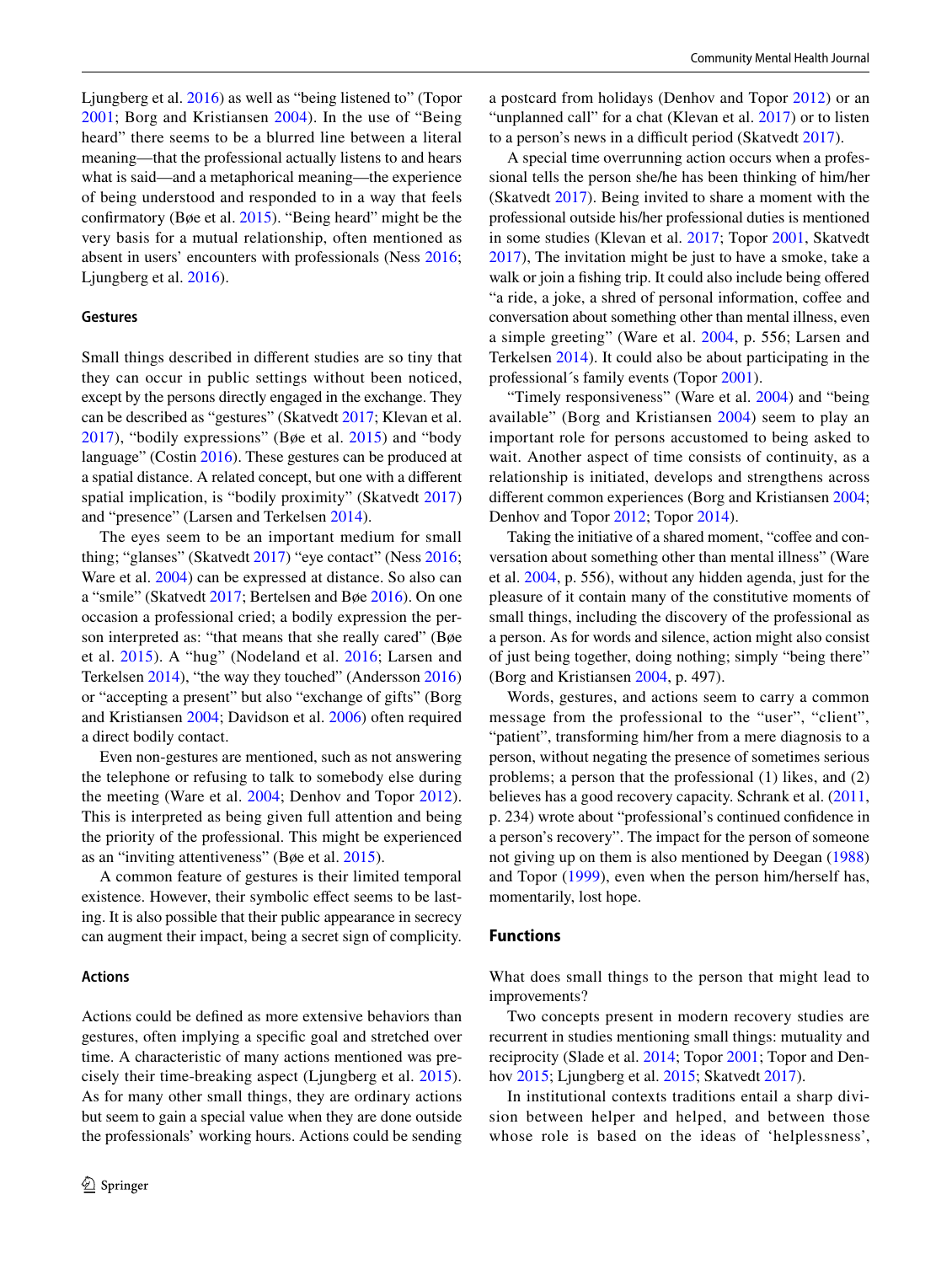'technical incompetence' and 'emotional involvement' (Parsons [1951/2012,](#page-7-23) p. 309) and those who are characterized by objectivity, neutrality and scientific knowledge' (319) and strengthened through a range of material conditions organizing this division of power (Larsen [2009\)](#page-7-30).

"To look for common ground is to emphasize the similarities between oneself and one's service provider and to de-emphasize the differences" (Ware et al. [2004](#page-8-11)). It is about "to loosen ties rather than blindly follow the rules" (Larsen and Terkelsen [2014](#page-7-26)). A hierarchic structure is questioned (Skatvedt [2017\)](#page-8-14) and the dignity of the person is re-established (Nodeland et al. [2016](#page-7-21)) in its most basic sense as, "Not stereotyped or reduced to 'no more than' their illness" (Ware et al. [2004](#page-8-11), p. 557; Ljungberg et al. [2015](#page-7-22)).

It seems possible for small things to occur anywhere, but their occurrence might be favored or hindered by the characteristics of the place in which they take place. Spaces with rigorous rules that maintain a distance between staff and users and where the interactions between the two groups are open to scrutiny (wards for example, in contrast to home visits) might make it more difficult for small things to happen (Larsen and Terkelsen [2014](#page-7-26)). On the other hand, places with a social purpose might produce more occasions for small things to happen. Nevertheless, it might be true that a small thing happening in a non-permissive place might have a greater impact (Larsen and Topor [2017\)](#page-7-31). But the relation between places and small things is not deterministic. It seems that also quite regulated places offer spaces and occasions where "normal" interaction between users and staff might occur (Topor [2001;](#page-8-6) Larsen [2009](#page-7-30); Larsen and Terkelsen [2014\)](#page-7-26). The existence of places for human exchange could be dependent on architectural choices. Small rooms could facilitate such sociality. A person quoted by Larsen [\(2009,](#page-7-30) p. 138) said: "I think it is easier to develop a more intimate contact when the rooms are not so large".

#### **Consequences for the Person**

Small things might be pleasurable when they occur, and might be good enough, but do they have wider consequences for the person? Some studies associated small things and their impact on hope and recovery with pleasurable experiences, and primarily unexpected ones (Schrank et al. [2011](#page-8-8); Davidson et al. [2006](#page-7-8)).

Small things seem to have an impact on the person´s sense of self. In its most basic sense it is as small things reminded the person of him/herself as a person and not as a mere user/patient/client. Skatvedt ([2017\)](#page-8-14) described small things as "symbolic signs" and the interaction with the actual professional as "identity constructive encounters" (1). She also referred to Goffman´s expression of "counterlabelling" (12). Ljungberg et al. [\(2015](#page-7-22)) also mentioned the small things' "symbolic value" that makes "the individual feel valued and cared for" (488).

Klevan et al. [\(2017](#page-7-18)) also point out that small things might be "combating the devastating effects of demoralization".

#### **Being like Others**

Small things might influence the person´s sense of self primarily in conveying to him/her a sense of been just like others: "Made him feel like others", "Ordinary" (Skatvedt [2017](#page-8-14), 2).

Paradoxically, it seems that it is by being treated in a normal way in an un-ordinary context that the patient becomes a person that cannot be reduced to his/her diagnosis (Larsen and Terkelsen [2014\)](#page-7-26). Denhov and Topor ([2012,](#page-7-10) p. 4) described the following process: "... they regard the patient as an ordinary human being who is something more than merely a patient". This is confirmed by Borg and Kristiansen ([2004](#page-7-11), p. 499), who state that small things "make the individual feel both more human and valuable, a person who means something for someone else". "Sameness" is an adjective used by Skatvedt [\(2017](#page-8-14)) to describe this state.

### **As a Friend**

Going beyond the boundaries of a traditional professional role reveals a need to characterize the new type of relation thus developed. One term that occurs is "as friend" (Topor [2001;](#page-8-6) Ljungberg et al. [2015;](#page-7-22) Borg and Kristiansen [2004\)](#page-7-11) which stresses the paradoxical relationship, where the professional remains a professional and the user a user, but at the same time, they behave and relate to each other as friends usually do. In some studies, the relationship even evolves from "as friendship" to "friendship" (Denhov and Topor [2012](#page-7-10)). This seems to happen when the professional´s mission finishes but the relationship continues. The professional is not paid for his contact with the person and has no more formal responsibility and power in the relationship.

### **Consequences for the Professional and Professionality**

Small things have consequences for the persons' sense of self. Furthermore, it seems that they might also have consequences for the professionals and for our understanding of professionality.

Small things often seem to "fall out" from the ordinariness of the contexts where they occurred and "cut across the norms" (Skatvedt [2017,](#page-8-14) p. 7).

In studies about helping professionals, the term "going beyond" has been used (Topor and Denhov [2015\)](#page-8-7). What is gone beyond is "their professional role" (Borg and Kristiansen [2004](#page-7-11), p. 501), "expertise", "their professional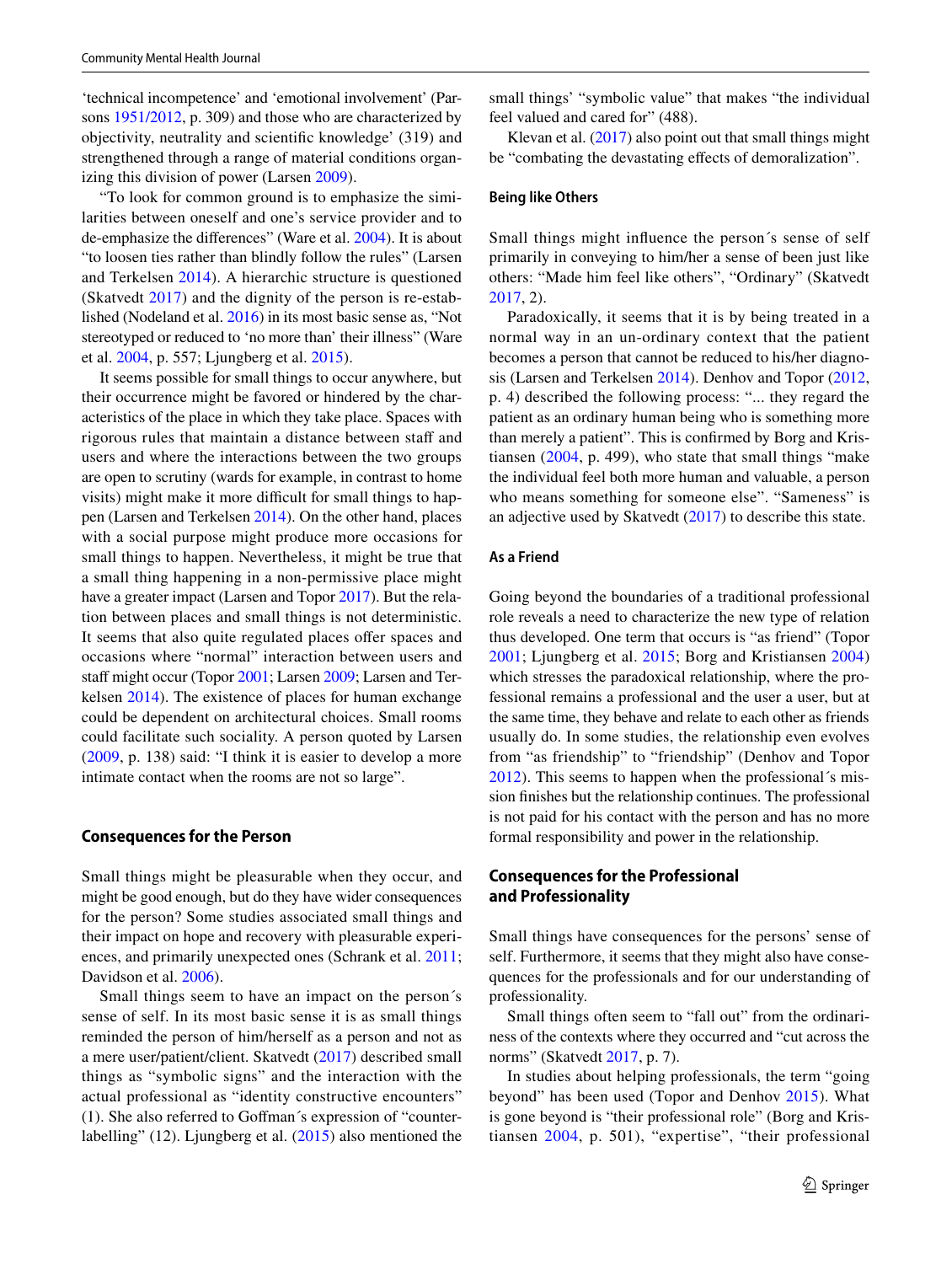responsibilities" (Laugharne et al. [2012,](#page-7-32) p. 7). Ware et al. [\(2004\)](#page-8-11) wrote about professionals' "willingness to go out of their way to be helpful" and in doing so they were "going above and beyond the call of duty" (556).

Terms like "breaking the rules of the institution" (Topor [2001](#page-8-6); Borg and Kristiansen [2004\)](#page-7-11) and "a breach" (Skatvedt [2017\)](#page-8-14) have even be used to define how apparently trivial everyday actions could possibly have an impact on severe mental health problems.

In the process of breaking the rules and developing an "as friend" relationship it is not only the user that becomes a person; the professional also goes through the same development.

Thus, paradoxically, small things, described by users as helpful, "run the risk of being regarded as unprofessional and as representing an "irregular practice"" (Klevan et al. [2017](#page-7-18), p. 2) and are "overlooked in studies that focus solely on illness and impairment" (Borg and Davidson [2007,](#page-7-9) p. 130).

### **Consequences for practice**

Small thing seems not to be the privilege of any specific profession (Denhov and Topor [2012](#page-7-9); Costin [2016\)](#page-7-20), even if "normal behaviors" might be more unexpected from professions with a higher status and thus might be expected to have a bigger impact.

### **Spontaneous**

A recurring feature of small things is that they might have been done "intentionally or not" (Skatvedt [2017](#page-8-14), p. 3; Ness [2016\)](#page-7-15). In some studies, the "spontaneous" and "genuine" character of small things is stressed (Denhov and Topor [2012;](#page-7-10) Costin [2016](#page-7-20); Ware et al. [2004](#page-8-11)). Skatvedt ([2017](#page-8-14), p. 16) wrote that they "diverge from formal protocols".

This problematizes the vision of the planned, schedulefollowing and controlling professional by bringing onto the stage the possibility of emotionality and spontaneity as positive agents in a relationship between a professional and a person with mental health problems (Schrank et al. [2011](#page-8-8)).

In some studies, the importance of small things such as "self-disclosure" and other forms of "boundary crossing" is recognized, but the authors specify that these crossings should be "intentional" and "managed appropriately" (Green et al. [2008,](#page-7-12) p. 15). In these cases the clinician or professional would not be genuine but "able to determine the best approach", thus transforming small things into appropriated technical acts based on clinical judgment of the person/ patient. Here lies an important contradiction; is it possible to be genuine and spontaneous on purpose at a scheduled time and according to the patient's diagnosis? It should be impossible to know if a small thing described as helpful was a spontaneous and genuine expression of the professional's thoughts and feelings as a person or not (Costin [2016\)](#page-7-20). It might also be a carefully planned part of the professional´s agenda. In any case it seems that a decisive aspect behind the small thing´s impact on the person is the sentiment of "genuineness" experienced by the person.

### **Unfair**

Some studies stress the unfair character of small things (Topor and Denhov [2015\)](#page-8-7) as they create "the sensation of receiving something special, intended for the participant alone…." (Klevan et al. [2017](#page-7-18), p. 19). The unfairness of small things is connected to their character of "extra-ness" (Ware et al. [2004\)](#page-8-11). Here it is possible to analyze two aspects of what constitute extra-ness. First, the actual small thing is beyond what the person had experienced could be expected from a staff member in the actual setting. Secondly, extraness appears to be something the specific professional does not do for everybody, but just for "me"; that "I" have been "singled out" (Bertelsen and Bøe [2016](#page-7-28)).

# **Discussion**

Our review focused on small things such as micro-affirmations, but we should keep in mind that small things might also be experienced as micro-aggressions and ways to stigmatize persons suffering from mental health problems (Gonzales et al. [2015](#page-7-1); Peters et al. [2017\)](#page-7-33). However, small things analyzed as "micro-affirmations" seem to constitute a practice helping these persons in their rebuilding of a positive sense of self and in their recovery process. Small things are part of a professional practice constituted of spontaneous signs conveying to a person with mental illness a message of shared humanity and hope.

### **Small Things and Common Factors**

Small things might be compared to common factors in psychotherapeutic relationships. In both cases there seems to be an emotional component, and the relation conveys hope that change is possible and that the person cannot be reduced to a diagnosis. However, there are some important differences between common factors and small things. Psychotherapies are structured interventions based on an overall hypothesis about the development of a person. Small things do not rest on a special theoretical basis. Ware et al. ([2004](#page-8-11)) drew our attention to the possibility of socio-economic differences between the professional and the therapist; "…differences in role, status, and power recede into the background" (558). Rather than therapeutic alliance, they propose the notion of "social solidarity" (558). Consequently, there may be a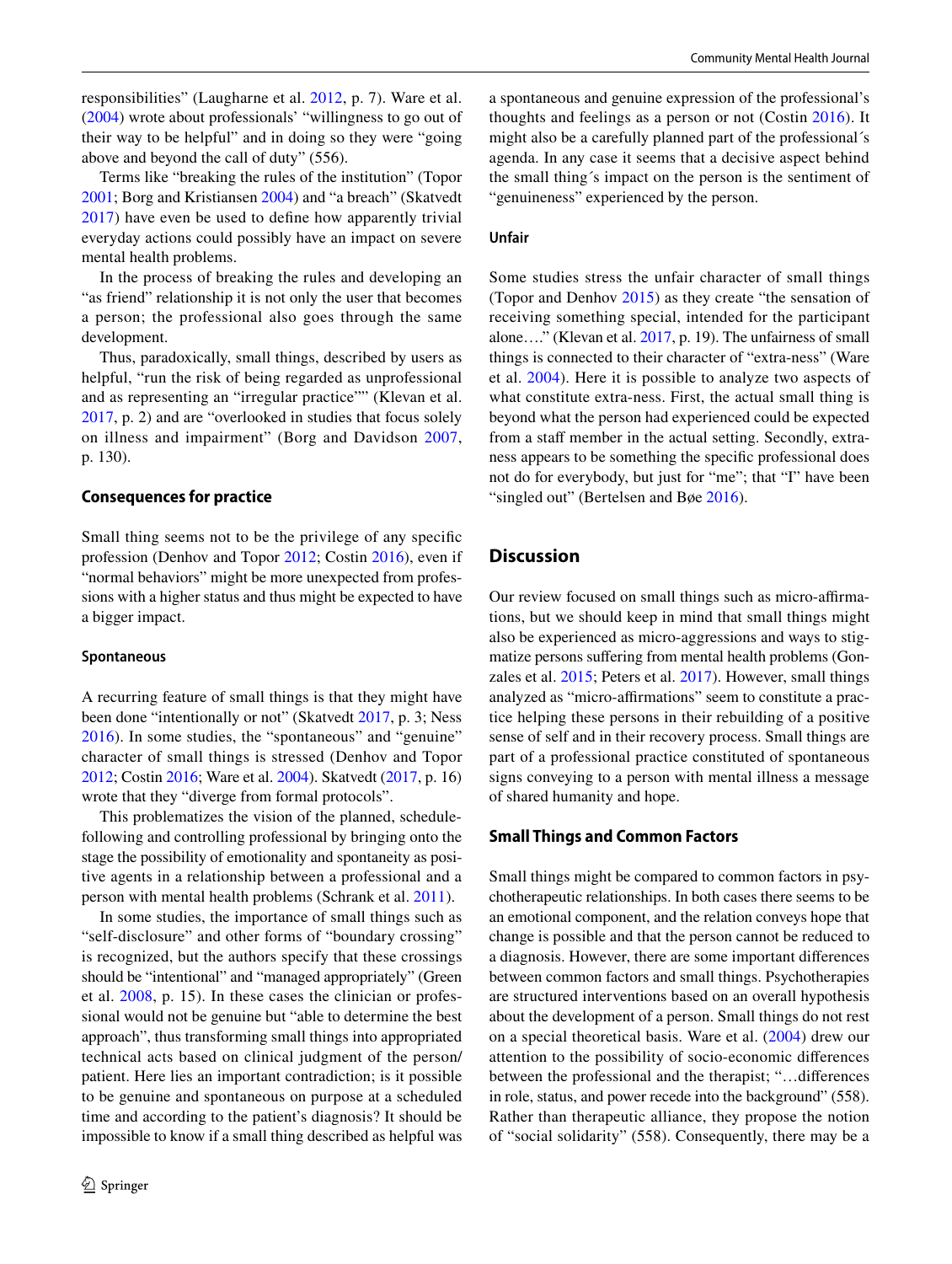uniqueness in small things that escapes the rationality of common factors and therapeutic alliance (Bertelsen and Bøe [2016](#page-7-28)).

#### **Small Things in Context**

How might apparently small things have such positive impacts on mental health problems, when even the most sophisticated treatments might not? It seems to be important to place the positive small things in their context, a context dominated by belief in the efficacy of standardized, scheduled, diagnostic-based methods formulated in different guidelines. Also, a context where the importance of the relationship between person and professional is ignored or regarded as one way to obtain the person's compliance to evidence-based methods. Without this context, small things might just be ordinary things or, as Borg and Kristiansen [\(2004](#page-7-11)) formulate it: "just acting in ordinary ways" (496). Nevertheless, the occurrence of an ordinary "thing" in an un-ordinary context creates the double nature of the thing, both "small" in the sense of insignificant, *and* important in its consequences.

### **A Small Things Practice?**

Accepting the positive consequences of small things in the reviewed studies, a conclusion could be that this knowledge about micro-affirmations *should* influence practice. However, this conclusion might be paradoxical if we keep in mind that our knowledge about small things is deeply rooted in stories about professionals' practice. So, these micro-affirmation practices do exist and do not have to be introduced or implemented.

The problem with these apparently quite widespread and successful practices is that they are often not recognized as part of good practices in national and international guidelines. On the contrary, they are considered as counteracting the vision of offering diagnosis- and schedule-based interventions free from personal elements.

On the other hand, including small things in guidelines would transform their genuine character into established routines and obligations for the professionals. Small things are spontaneous and unfair. They seem to occur between two persons that like each other. In this sense, small things cannot be proclaimed as new rules for mental health institutions and professionals. The emotionality of professionals cannot be transformed into an intervention according to a plan. The experiences connected to small things can often be understood as a critical standpoint in relation to the actual practice in psychiatric care. Foucault ([1976/1980](#page-7-34)) stressed this critical perspective when he wrote about such types of knowledges as "subjugated knowledges" (81–82); "doctors', nurses', psychiatric patients' and delinquents' knowledges", that he defines as "unqualified, even directly disqualified knowledges" contrary to "general common-sense knowledge", but also as so obvious that they hardly need to be specially mentioned and formulated in general rules.

## **Conclusions**

Knowledge about micro-affirmations and micro-aggressions could be used to create organizational conditions favorable to the emergence of micro-affirmations and improvement of the quality of the care.

In the aftermath of de-institutionalization, new ways of working have been developed. Most of these methods seem to have in common the creation of social contexts promoting the possibility for the subjectivity of the persons (users and professionals) to be expressed in social settings. Methods like "Hearing voices" (Romme and Escher [2011](#page-7-35)), "Open dialogue" (Seikkula and Olson [2003\)](#page-8-17). "Individual Placement and Support" (Topor and Ljungberg [2016](#page-8-15)) and ways to organize mental health services, as in Trieste (Mezzina [2014](#page-7-36)) can be seen as conditions created to leave some space for actions, co-creations and relations for users and professionals. These methods and organizational conditions might be understood as the re-entry of normal settings into the mental health field, where the person and his/her social context are regarded as full participants in designing the help and support applied.

Research could play a role in this development by focusing on helping interventions and situations in daily practice. We should keep in mind that early studies about recovery showed a high percentage of persons in recovery (Warner [2004](#page-8-4)). The question remains: what were the helping factors behind recovery long before the age of recovery-orientated institutions and the latest bio-medical discoveries? It is also important to study micro-affirmations in everyday life, outside the professional-person relationships (Davidson et al. [2006](#page-7-8); Topor and Ljungqvist [2017\)](#page-8-18).

### **Compliance with Ethical Standards**

**Conflict of interest** The authors report no conflict of interest.

**Ethical Approval** As the article is a review based on published texts, it was not subjected to an Ethical Review Board.

**Open Access** This article is distributed under the terms of the Creative Commons Attribution 4.0 International License ([http://creativeco](http://creativecommons.org/licenses/by/4.0/) [mmons.org/licenses/by/4.0/](http://creativecommons.org/licenses/by/4.0/)), which permits unrestricted use, distribution, and reproduction in any medium, provided you give appropriate credit to the original author(s) and the source, provide a link to the Creative Commons license, and indicate if changes were made.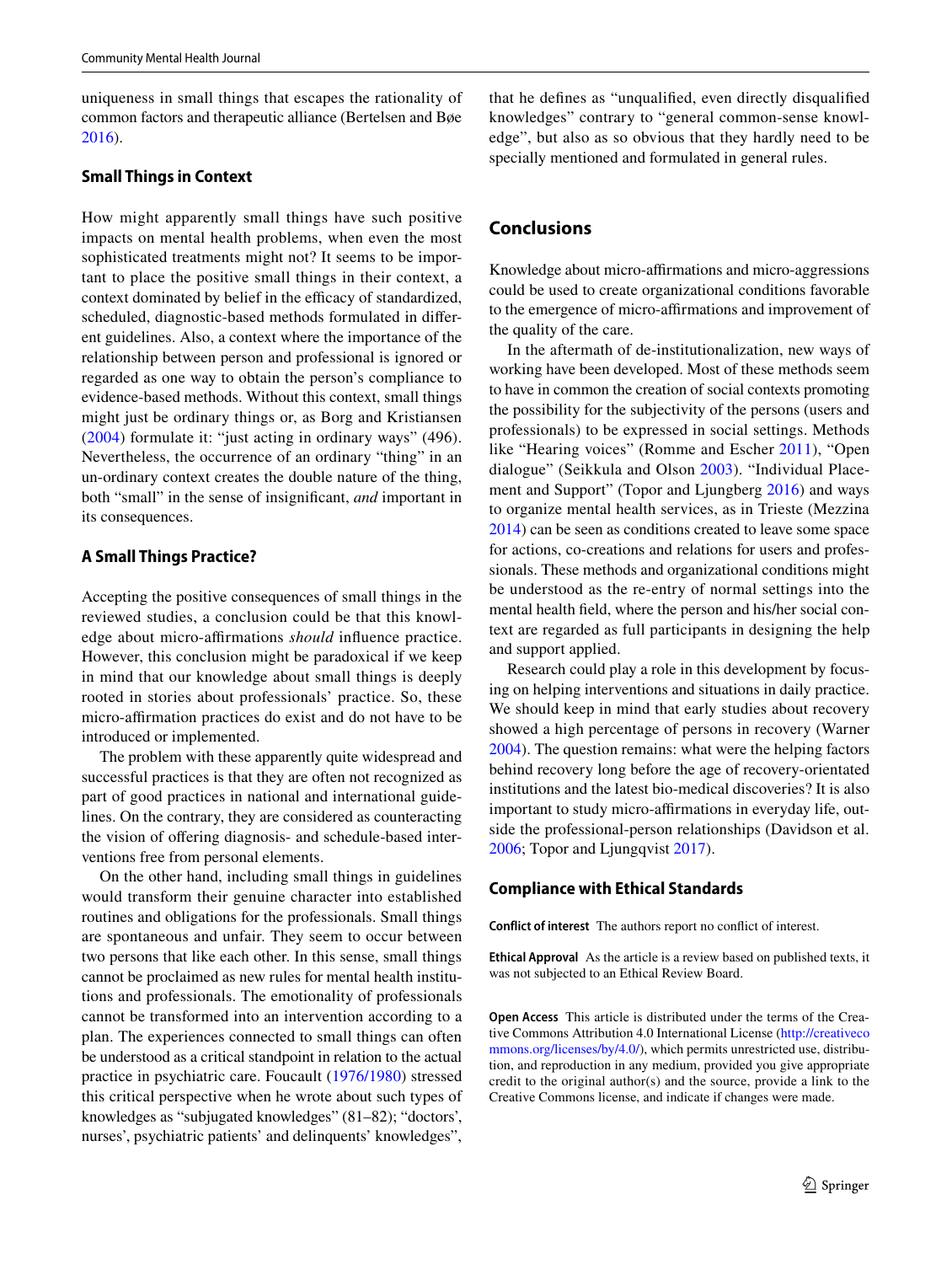### **References**

- <span id="page-7-19"></span>Andersson, G. (2016). What makes supportive relationships supportive? The social climate in supported housing for people with psychiatric disabilities. *Social Work in Mental Health, 14*, 509–529. <https://doi.org/10.1080/15332985.2016.1148094>.
- <span id="page-7-5"></span>Anthony, W. A. (1993). Recovery from mental illness: The guiding vision of the mental health service system in the 1990s. *Psychosocial Rehabilitation Journal, 16*, 11–21.
- <span id="page-7-28"></span>Bertelsen, B., & Bøe, T. D. (2016). "He is quirky; he's the world's greatest psychologist": On the community of those who have nothing in common. *Australian & New Zealand Journal of Family Therapy, 37*, 367–380.
- <span id="page-7-17"></span>Bøe, T. D., Kristoffersen, K., Lidbom, P. A., Lindvig, G. R., Seikkula, J., Ulland, D., & Zachariassen, K. (2015). 'Through speaking, he finds himself… a bit': Dialogues open for moving and living through inviting attentiveness, expressive vitality and new meaning. *Australian and New Zealand Journal of Family Therapy, 36*, 167–187.
- <span id="page-7-9"></span>Borg, M., & Davidson, L. (2007). The nature of recovery as lived everyday experience. *Journal of Mental Health, 17*, 129–140. <https://doi.org/10.1080/09638230701498382>.
- <span id="page-7-11"></span>Borg, M., & Kristiansen, K. (2004). Recovery-orientated professionals: Helping relationships in mental health services. *Journal of Mental Health, 13*, 493–505. [https://doi.org/10.1080/09638](https://doi.org/10.1080/09638230400006809) [230400006809.](https://doi.org/10.1080/09638230400006809)
- <span id="page-7-13"></span>Braun, V., & Clarke, V. (2006). Using thematic analysis in psychology. *Qualitative Research in Psychology, 3*, 77–101.
- <span id="page-7-7"></span>Breier, A., & Strauss, J. S. (1984). The role of social relationships in the recovery from psychotic disorders. *American Journal of Psychiatry, 141*, 949–955.
- <span id="page-7-20"></span>Costin, H. (2016). "*You can tell when people like you. You can*'*t describe it but you know it*"—*An exploration of* '*care*' *from the perspectives of mental health clients and case managers: Towards a transformative education*. PhD. thesis. Department of Integrated Studies in Education. Faculty of Education. McGill University.
- <span id="page-7-4"></span>Davidson, L., & Chan, K. K. (2014). Common factors: Evidence-based practice and recovery. *Psychiatric Service, 65*, 675–677. [https://](https://doi.org/10.1176/appi.ps.201300274) [doi.org/10.1176/appi.ps.201300274.](https://doi.org/10.1176/appi.ps.201300274)
- <span id="page-7-14"></span>Davidson, L., & Johnson, A. (2013). It's the little things that count: Rebuilding a sense of self in schizophrenia. *Tidsskrift for Psykisk Helsearbeid, 10*, 258–263.
- <span id="page-7-8"></span>Davidson, L., Shahar, G., Staeheli Lawless, M., Sells, D., & Tondora, J. (2006). Play, pleasure, and other positive life events: "Nonspecific" factors in recovery from mental illness. *Psychiatry, 69*, 151–163.
- <span id="page-7-0"></span>Davidson, L., & Strauss, J. S. (1992). Sense of self in recovery from severe mental illness. *British Journal of Medical Psychology, 65*, 131–145.
- <span id="page-7-29"></span>Deegan, P. E. (1988). Recovery: The lived experience of rehabilitation. *Psychosocial Rehabilitation Journal, 11*, 11–19.
- <span id="page-7-16"></span>Deegan, P. E. (2004). Mentalism, micro-aggression and the peer practitioner. [https://www.patdeegan.com/blog/posts/mentalism-micro](https://www.patdeegan.com/blog/posts/mentalism-micro-aggression-and-peer-practitioner) [-aggression-and-peer-practitioner.](https://www.patdeegan.com/blog/posts/mentalism-micro-aggression-and-peer-practitioner)
- <span id="page-7-10"></span>Denhov, A., & Topor, A. (2012). The components of helping relationships with professionals in psychiatry: Users' perspective. *International Journal of Social Psychiatry, 55*, 417–424.
- <span id="page-7-34"></span>Foucault, M. (1976/1980). Two lectures. Lecture one: 7 January 1976, in *Power/knowledge: Selected interviews & other writings 1972– 1977*. New York: Pantheon Books.
- <span id="page-7-2"></span>Frank, J. D., & Frank, J. B. (1991). *Persuasion and healing—Comparative study of psychotherapy* (3rd ed.). Baltimore: John Hopkins University Press.
- <span id="page-7-24"></span>Goffman, E. (1961). *Asylums - Essays on the social situation of mental patients and other inmates*. New York: Doubleday & Co.
- <span id="page-7-1"></span>Gonzales, L., Davidoff, K. C., Nadal, K. L. & Yanos, P. T. (2015). Microaggressions experienced by persons with mental illnesses: An Exploratory Study. *Psychiatric Rehabilitation Journal, 38*, 234–241.
- <span id="page-7-12"></span>Green, C. A., Polen, M. R., Janoff, S. L., Castleton, D. K., Wisdom, J. P., Vuckovic, N., Perrin et al. (2008). Understanding how clinician-patient relationships and relational continuity of care affect recovery from serious mental illness: STARS Study Results. *Psychiatric Rehabilitation Journal, 32*, 9–22. [https://doi.](https://doi.org/10.2975/32.1.2008.9.22) [org/10.2975/32.1.2008.9.22.](https://doi.org/10.2975/32.1.2008.9.22)
- <span id="page-7-25"></span>Gudde, B. C., Møller Olsø, T., Antonsen, D. O., Rø, M., Eriksen, L., & Vatne, S. (2013). Experiences and preferences of users with major mental disorders regarding helpful care in situation of mental crisis. *Scandinavian Journal of Public Health, 41*, 185–190.
- <span id="page-7-18"></span>Klevan, T., Karlsson, B., & Ruud, T. (2017). "At the extremities of life" – Service user experiences of helpful help in mental health crises. *American Journal of Psychiatric Rehabilitation, 20*, 87–105.
- <span id="page-7-30"></span>Larsen, I. B. (2009). "*Det sitter i veggene"—Materialitet och mennesker i distriktpsykiatriske sentra*, Avhandling for graden philosophiae doctor (PhD): Universitetet i Bergen.
- <span id="page-7-26"></span>Larsen, I. B., & Terkelsen, T. B. (2014). Coercion in a locked psychiatric ward: Perspectives of patients and staff. *Nursing Ethics, 21*, 426–436.<https://doi.org/10.1177/0969733013503601>.
- <span id="page-7-31"></span>Larsen, I. B., & Topor, A. (2017). A place for the heart: A journey in the post-asylum landscape. Metaphors and materiality. *Health & Place, 45*, 145–151.
- <span id="page-7-32"></span>Laugharne, R., Priebe, S., McCabe, R., Garland, N., & Clifford, D. (2012). Trust, choice and power in mental health care: Experiences of patients with psychosis. *International Journal of Social Psychiatry, 58*, 496–504.
- <span id="page-7-22"></span>Ljungberg, A., Denhov, A., & Topor, A. (2015). The art of helpful relationships with professionals: A meta-ethnography of the perspective of persons with severe mental illness. *Psychiatric Quarterly, 86*, 471–495.<https://doi.org/10.1007/s11126-015-9347-5>.
- <span id="page-7-27"></span>Ljungberg, A., Denhov, A., & Topor, A. (2016). Non-helpful relationships with professionals—a literature review of the perspective of persons with severe mental illness. *Journal of Mental Health, 25*, 267–277.<https://doi.org/10.3109/09638237.2015.1101427>.
- <span id="page-7-3"></span>McCabe, R., & Priebe, S. (2004). The therapeutic relationship in the treatment of severe mental illness: A review of methods and findings. *International Journal of Social Psychiatry, 50*, 115–128.
- <span id="page-7-36"></span>Mezzina, R. (2014). Community mental health care in Trieste and beyond: An "open door - No restraint" system of care for recovery and citizenship. *Journal of Nervous & Mental Disease, 202*, 440–445.<https://doi.org/10.1097/NMD.0000000000000142>.
- <span id="page-7-15"></span>Ness, O. (2016). De små ting: Om relasjonell etikk og samarbeid i psykisk helse- og rusarbeid. I: B. Karlsson (red.)., *Det går for sakte… i arbeidet med psykisk helse og rus* (ss. 58–73). Oslo: Gyldendal Akademisk Forlag.
- <span id="page-7-21"></span>Nodeland, S., Larsen, I. B., Mohamedi, K., Nodeland, S., & Andersen, A. J. W. (2016). Små ting med stor betydning—En kvalitativ studie i meningssinnholdet i begrepene mestring og verdighet. *Tidskrift For Psykisk Helsearbeid, 13*, 200–209.
- <span id="page-7-23"></span>Parsons, T. (1951/2012). *The social system*. New Orleans: Quid Pro Books.
- <span id="page-7-33"></span>Peters, H. J., Schwenk, H. N., Ahlstrom, Z. R., & McIalwain, L. N. (2017). Microaggressions: The experience of individuals with mental illness. *Counselling Psychology Quarterly, 30*, 86–112. <https://doi.org/10.1080/09515070.2016.1164666>.
- <span id="page-7-6"></span>Price-Robertson, R., Obradovic, A., & Morgan, B. (2016). Relational recovery: Beyond individualism in the recovery approach. *Advances in Mental Health*. [https://doi.org/10.1080/18387](https://doi.org/10.1080/18387357.2016.1243014) [357.2016.1243014.](https://doi.org/10.1080/18387357.2016.1243014)
- <span id="page-7-35"></span>Romme, M., & Escher, S. (2011). Accepting and making sense of voices. In M. Romme & S. Escher (Eds.), *Psychosis as a personal crisis: An experienced-based approach*. London: Routledge.